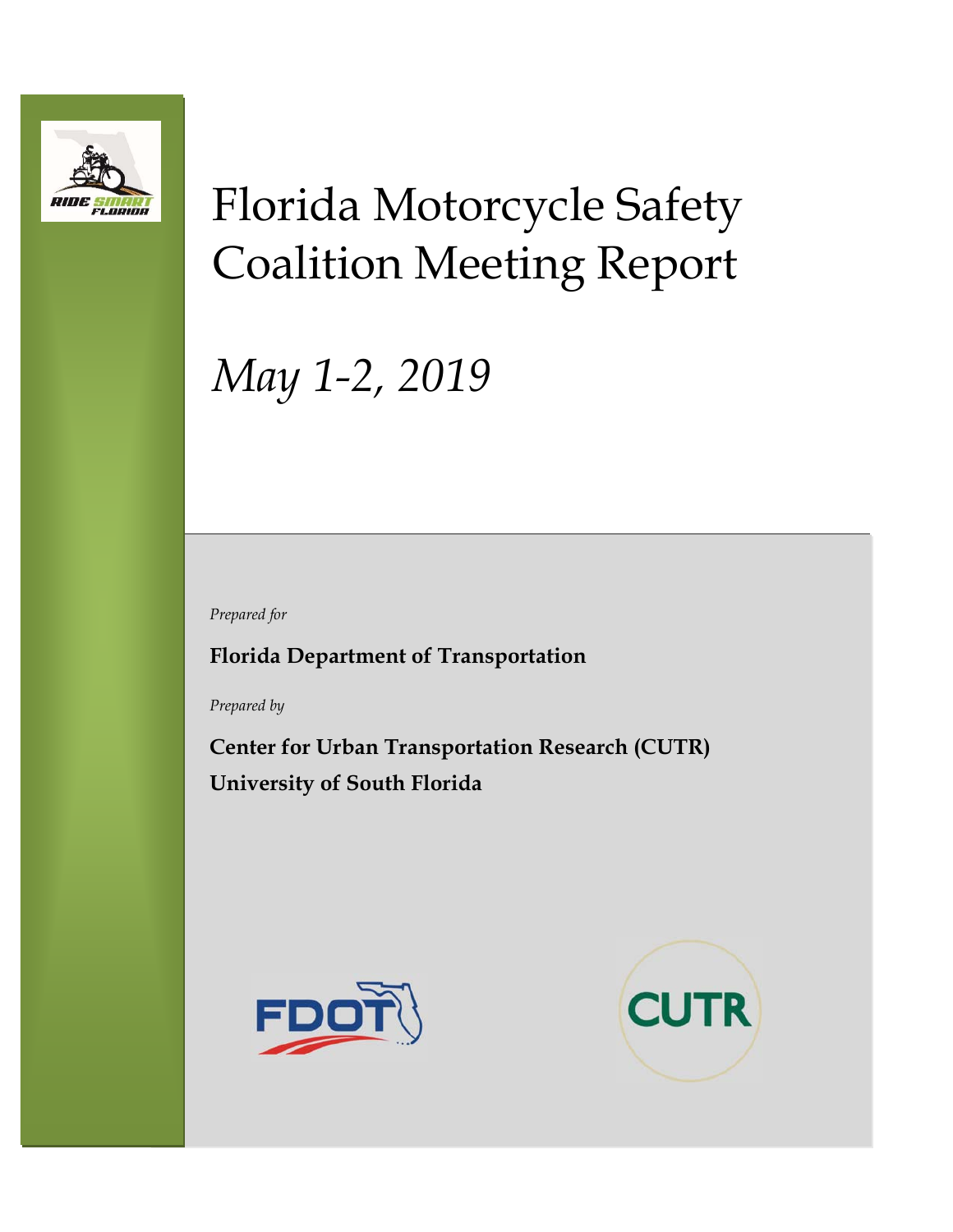# Florida Motorcycle Safety Coalition Meeting Report

## *May 1‐2, 2019*

*Prepared for*  Florida Department of Transportation

*Prepared by* 

Center for Urban Transportation Research 4202 E. Fowler Ave. CUT100 Tampa, FL 33620

*Meeting notes taken by*  Christen Miller

*Date* 

May 1‐2, 2019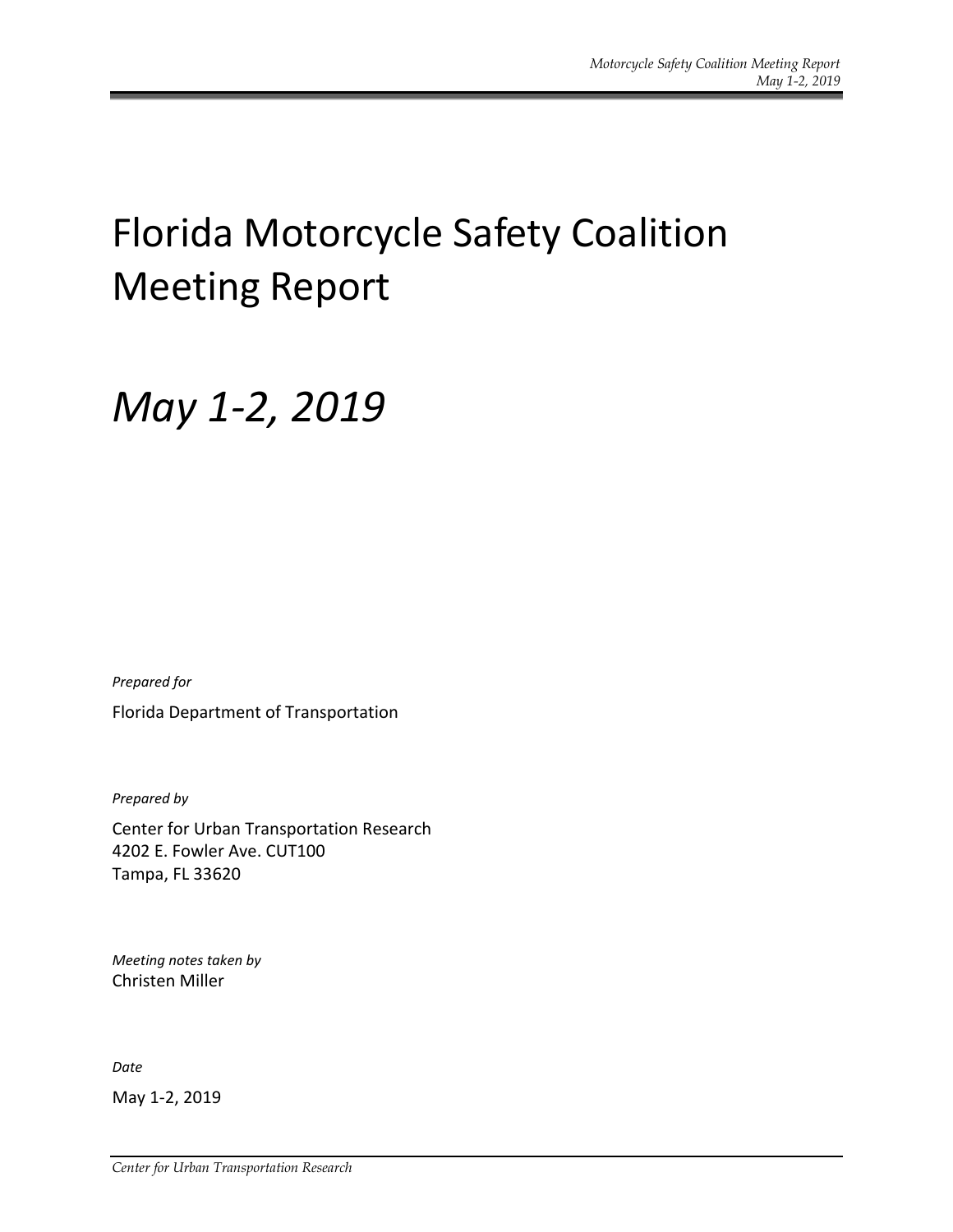## **1.0 Attendees**

| <b>Name</b>           | <b>Agency</b>                                           |  |  |
|-----------------------|---------------------------------------------------------|--|--|
| <b>Jeff Smith</b>     | <b>Adventure Rider Training</b>                         |  |  |
| Chris Hayes           | Bay Area Riders (Online Rider Community in Tampa Bay)   |  |  |
| <b>Tom Francis</b>    | Bay Area Riders (Online Rider Community in Tampa Bay)   |  |  |
| <b>Todd Michael</b>   | <b>Broward County Sheriff</b>                           |  |  |
| Edie Peters*          | Florida Department of Transportation                    |  |  |
| Javier Ponce          | Florida Department of Transportation                    |  |  |
| Nathan Kautz          | Florida Department of Transportation, District 1        |  |  |
| Nick Hope             | Florida Department of Transportation, District 2        |  |  |
| Katie Kokesh          | Florida Department of Transportation, District 5        |  |  |
| Joel Provenzano       | Florida Department of Transportation, District 7        |  |  |
| Maria Largaesparda    | Florida Department of Highway Safety and Motor Vehicles |  |  |
| <b>William Minton</b> | Florida Department of Highway Safety and Motor Vehicles |  |  |
| Dennis Hobbs          | Florida Highway Patrol                                  |  |  |
| Mark Welch            | Florida Rider Training Program (FRTP) /DHSMV            |  |  |
| John Pretti           | Florida Safe Rider Motorcycle Training Academy          |  |  |
| Shaun Vanbeber        | Law Enforcement Liaison (LEL), District 6               |  |  |
| Janice Martinez       | Law Enforcement Liaison (LEL), District 7               |  |  |
| Jim McGinnis          | <b>Goldwing Road Riders Assoc.</b>                      |  |  |
| <b>Mark Parco</b>     | Harley-Davidson Riding Academy                          |  |  |
| Steffen Smith         | Harley-Davidson Riding Academy                          |  |  |
| <b>David Summers</b>  | Health Care District Palm Beach County                  |  |  |
| Dominick DeSiato Jr.  | Hillsborough County Sheriff's Office                    |  |  |
| Joshua Riba           | <b>Pinellas County Judge</b>                            |  |  |
| Megan Cott            | USF Center for Urban Transportation Research            |  |  |
| Mouyid Islam          | USF Center for Urban Transportation Research            |  |  |
| Si-Won Jang           | USF Center for Urban Transportation Research            |  |  |
| Jeanne Kean           | USF Center for Urban Transportation Research            |  |  |
| Chanyoung Lee         | USF Center for Urban Transportation Research            |  |  |
| Christen Miller       | USF Center for Urban Transportation Research            |  |  |
| James Takacs          | USF Center for Urban Transportation Research            |  |  |
| Avinash Gogineni      | Ryder Trauma Center - Miami                             |  |  |
| Julissa Sarmiento     | Ryder Trauma Center - Miami                             |  |  |

| Table 1.1 |  | <b>Coalition Meeting Attendees</b> |
|-----------|--|------------------------------------|
|           |  |                                    |

\*Motorcycle Safety Program Manager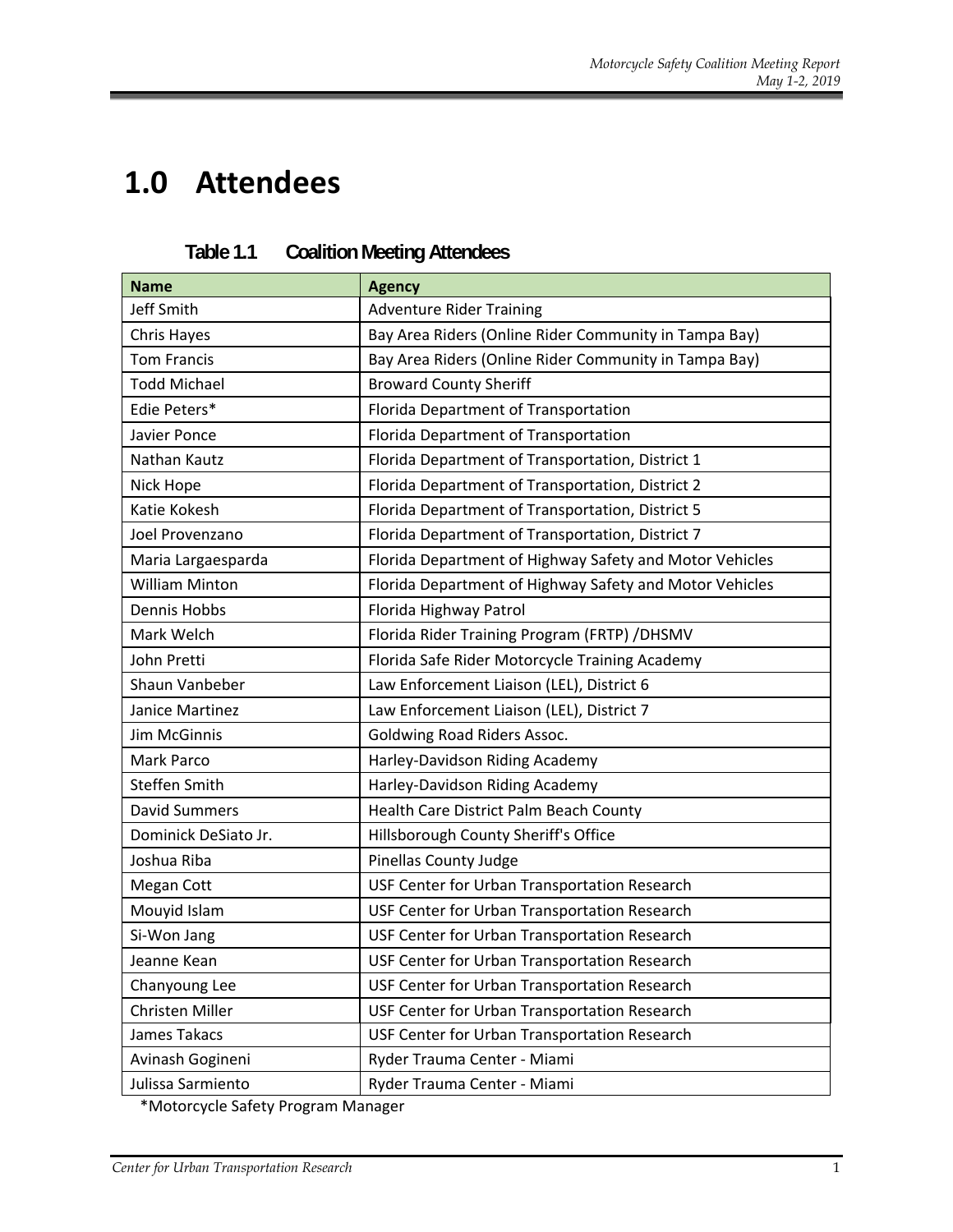## **2.0 Presentation Notes – May 1st**

#### **Welcome and Program Update – Ms. Edie Peters**

FDOT ‐ Ms. Edie Peters welcome the members of the Coalition. Introductions were made.

 She announced that the Emphasis area leaders' meeting was held on May 1, 2019 prior to the Coalition meetings, May 2‐3, 2019.

#### **FY 2018‐2019 Florida Motorcycle Safety Programs Update – Ms. Edie Peters**

Ride Smart Florida has created two campaigns to promote Motorcycle Safety Awareness Month in May:

- **Look for me 1‐2‐3**: To recognize that May is Motorcycle Safety Awareness Month, Ride Smart Florida created the Look for me 1‐2‐3 campaign. It aims to achieve no motorcycle fatalities on May 1st, 2nd, and 3rd!
- The following items were created to help promote the campaign:
	- o Held the "Get the picture" event on April 20th at Bert's Barracuda Harley‐Davidson St. Petersburg, FL.
		- Took a picture of around 150 motorcyclists holding "Watch for motorcycle" signs.
	- o Using the #LOOKFORME123 during the entire month of May.
	- o Video advertisement running on Facebook.
	- o http://ridesmartflorida.com/lookforme123



Look for me 1‐2‐3 photoshoot 2019.

- **Endorsement and Beyond:** This is a pilot program that aims to promote experienced rider courses (ERC) in May 2019. The program will include a \$75 tuition subsidy for each participant.
	- o A video was created to help define ERC and explain the benefits of taking the course.
		- An ERC is any course offered that's beyond the Basic RiderCourse (BRC) and taught on a rider's own motorcycle. The BRC2, Advanced RiderCourse (ARC) and the Ultimate Bike Bonding RiderCourse (UBBRC) are the three Motorcycle Safety Foundation (MSF) courses offered as ERC's during the month of May.
- A Newsletter was created and distributed during Daytona Bike Week 2019.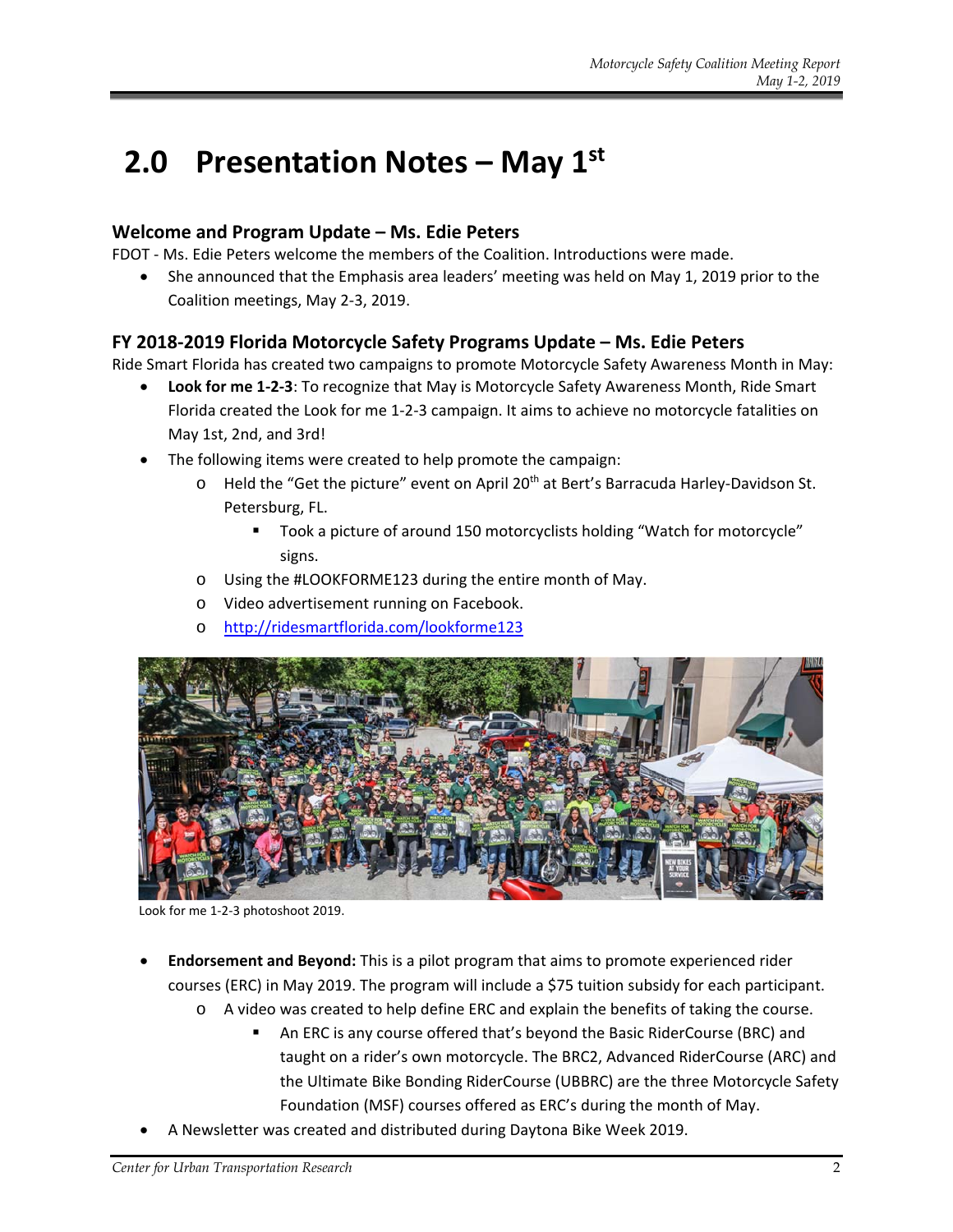Aging Rider Brochure has been created and is in the final stages. It will be distributed at outreach events.

#### **Florida Motorcycle Crash Update – Dr. Chanyoung Lee**

CUTR ‐ Dr. Chanyoung Lee presented results from the Florida Motorcycle Crash Update:

Motorcycles represent 3% registered vehicles. In 2017, Florida observed a slight increase in motorcycle fatalities. According to preliminary data, it is expected to see a decline in 2018.



Dr. Lee explained that Florida Motorcycle Safety Program is guided by three documents: Motorcycle Safety Program Technical Assessment for the State of Florida, Florida Motorcycle Strategic Safety Plan (MSSP) and Florida Strategic Highway Safety Plan (SHSP).

View the full presentation: Motorcycle Crash Update Presentation

#### **Study on Motorcycle Safety Improvement with Dynamic Speed Feedback Signs (DSFS) on Horizontal Curve – Dr. Zhenyu Wang**

CUTR ‐ Dr. Zhenyu Wang presented the Motorcycle Safety Improvement with Dynamic Speed Feedback Signs (DSFS) on Horizontal Curve:

Dynamic speed feedback sign (DSFS) has been widely implemented to reduce traffic speed in Florida. However, the knowledge of how motorcyclists, who have different behaviors from vehicle drivers, interacting with the DSFS on rural curves is limited. This study aims to investigate the effectiveness of DSFS to improve motorcyclist safety-related behaviors on rural two-lane curves. The statistical analysis shows that the flashing function of the "DYNAMIC" mode effectively increases riders' attention rate and attention distance. The motorcycle safety curves can be improved because riders have more reaction time and high awareness to negotiate curves. The "DYNAMIC" mode also tends to increases the percentage of speed reduction of curve-negotiation events.

View the full presentation: Motorcycle Safety Improvement with DSFS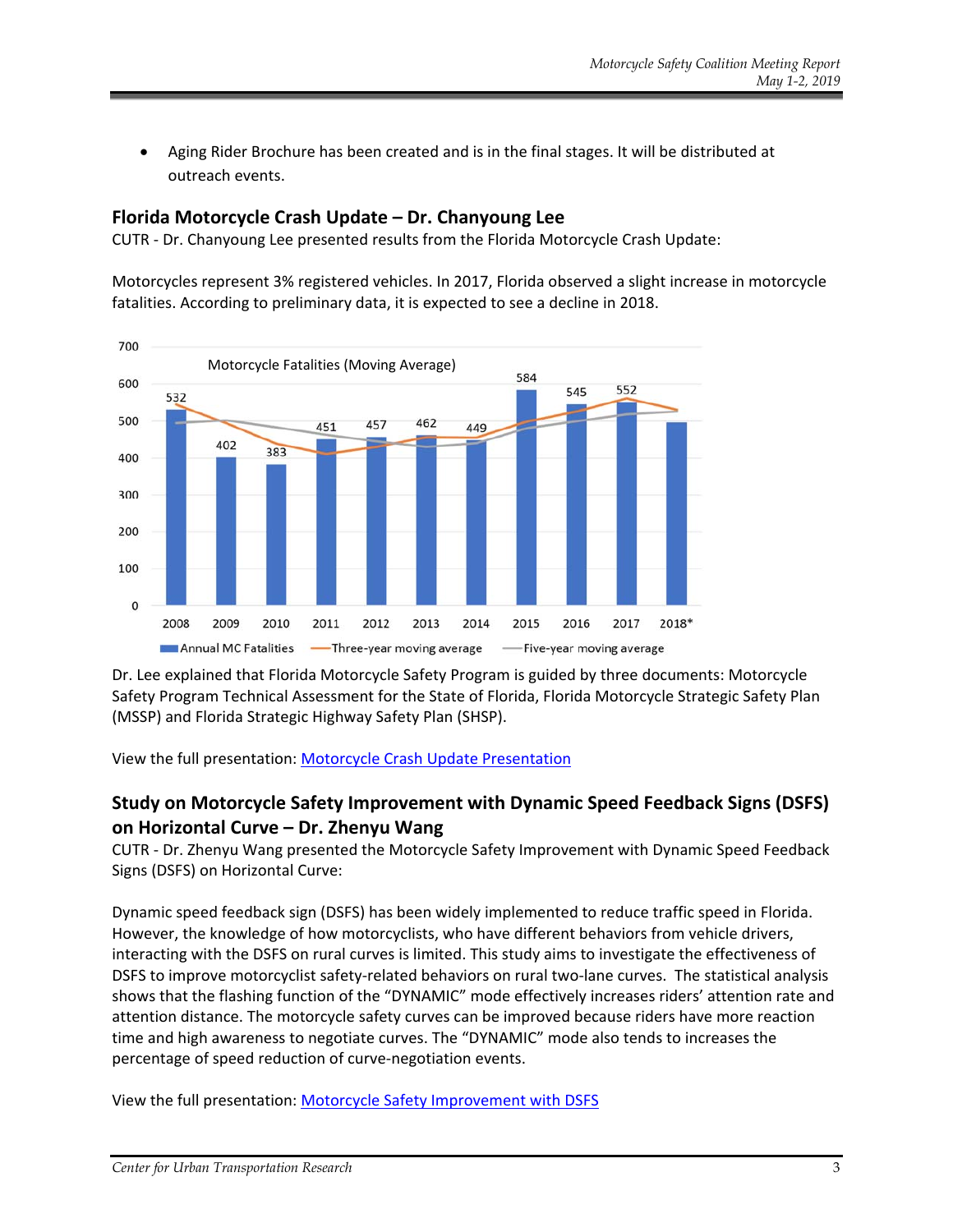#### **Outreach Update – Dr. James Takacs**

CUTR – Dr. James Takacs presented an overview on Ride Smart Florida's recent outreach efforts:

Ride Smart Florida attended the following events:

- Cycle Gear Bike Night; Tampa, FL February 12
- DeLand Bike Rally; DeLand, FL March 9
- Gathering of Wings; Altamonte Springs, FL ‐ March 21– March 23
- 12th Annual Motorcycle Safety Rally; Eglin Air Force Base, FL April 12
- HOG Meeting; Tampa, FL April 13
- Leesburg Bikefest; Leesburg, FL April 29

All events have been well attended and successful in promoting Ride Smart Florida's safety messages.



Learn more: https://ridesmartflorida.com/outreach

Eglin Air Force Base photoshoot 2019.

#### **Florida Motorcycle Crash Analysis in Work Zone – Dr. Mouyid Islam**

CUTR ‐ Dr. Mouyid Islam, CUTR, presented Florida Motorcycle Crashes in Work Zone findings:

Unexpected driving conditions inside work zone or construction areas very likely interrupt the expectancy of the drivers resulting in unexpected traffic delays and erratic maneuvers that result in safety concerns for overall traffic as well as for the workers. Motorcycle crashes on state routes work zones are in decreasing trend but accounts for two-thirds of crashes.

View the full presentation: FL Motorcycle Crash in Work Zone

#### **Summary of Major Recommendations – Ms. Edie Peters**

Ms. Edie Peters shared the Summary of Major Recommendations which are a response to the NHTSA motorcycle program assessment.

Ride Smart Florida has created three 300‐word documents supporting on the following topics:

Children Motorcycle Passenger Protection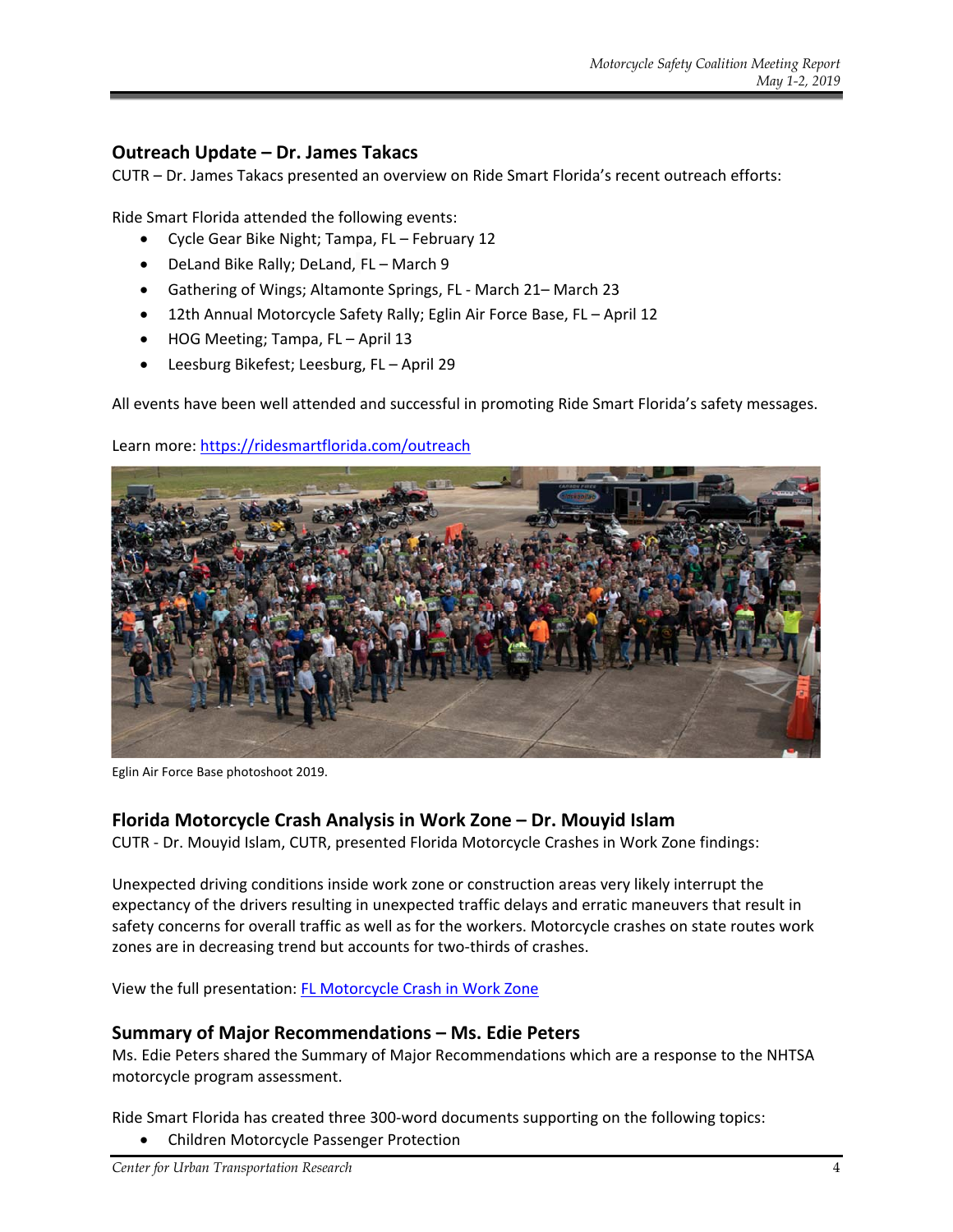- Define Mopeds & Scooters as Motorcycles for License Endorsement and Helmet Use
- Update to Florida Motorcycle Insurance Statute

Coalitions member were asked to think of additional topics for policy change to improve motorcycle safety in Florida.

#### **Roundtable Group Discussion 1:**

Coalition members broke up into groups to discuss the Summary of Major Recommendations:

- Program Management
- Data and Analysis
- Rider Training and Licensing
- Law Enforcement and Emergency Service
- Roadway Engineering
- Advocacy and Policy
- Communications and Outreach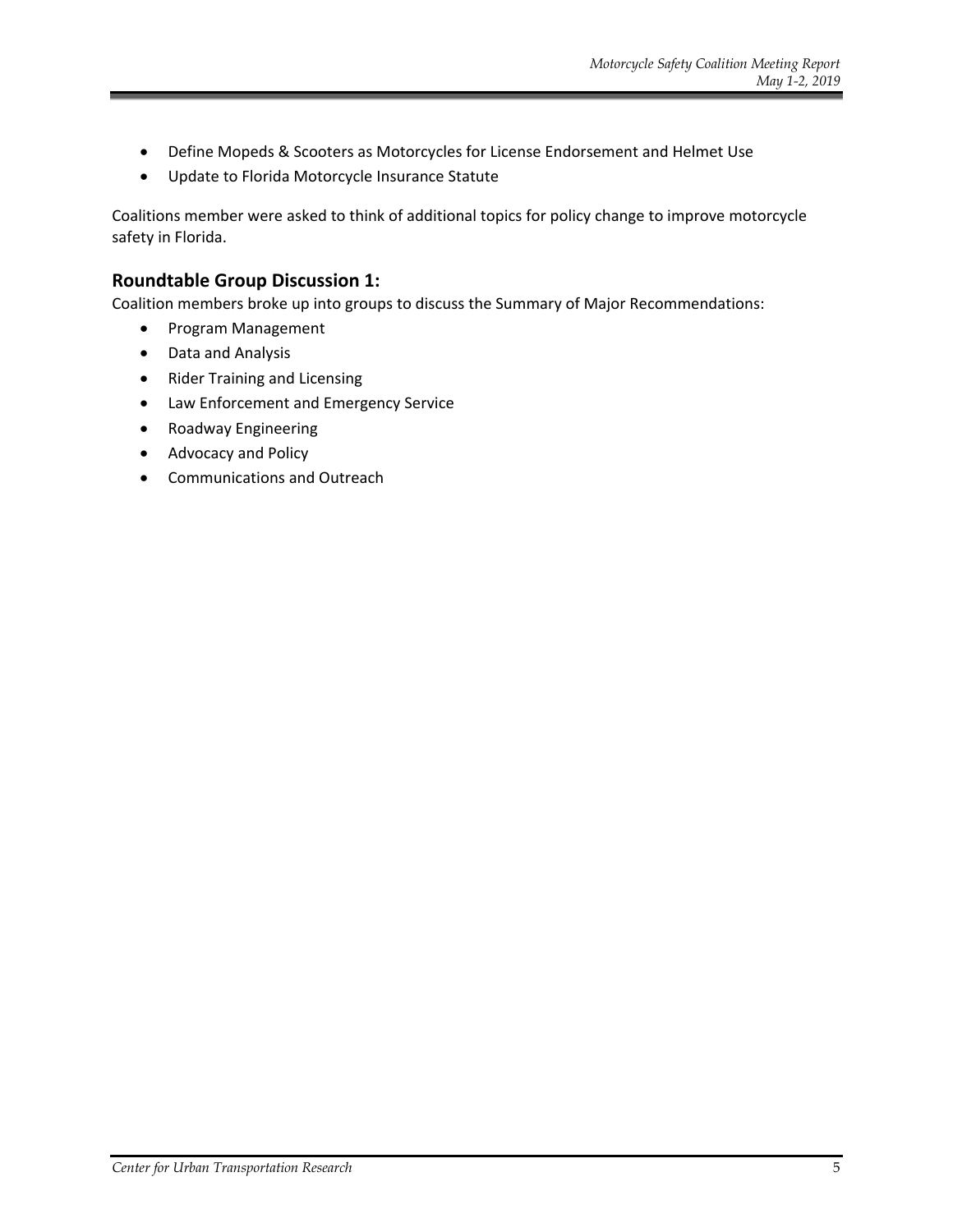### **3.0 Presentation Notes – May 2nd**

#### **Review of Day One – Ms. Edie Peters**

Coalitions members shared their 300‐word documents ideas:

- "Dead Red law" in Florida: 16 states already have already adopted this law. Look at other states for precedents.
- Revisit definition of motorcycles to include electric motorcycles confusing for Law Enforcement as well.
- Mandatory retesting Endorsement expiration date.
- Remove autocycle from registration as a motorcycle.
- One-day ERC course waiver.
- Specialty motorcycle tags:
	- o Need to figure out where money goes could go to Trauma Fund.
	- o Military branch tags.
	- o Watch for Motorcycle's license plate.
- RFID reader not feasible that this would be accepted by public. MC license plates are difficult for LEOs to read – issue of fleeing.
- Tiered licensing for MC endorsement.
	- o Learners' licenses.
- Increased penalties for MC violations.
- Link definitions of 3.16, 3.20, 3.22.
- Other Changes (Not Legislative):
	- o Add behavioral component to Level‐2 training, E‐Course has monopoly.
		- Look at states who are using E-course.
	- o Limiting difference in height of pavement when resurfacing.

#### **Drug and Alcohol Use in Fatal Motorcycle Crashes – Julissa Marie Sarmiento**

Ryder Trauma Center ‐ Miami ‐ Julissa Marie Sarmiento presented Miami‐Dade Medical Examiners data: fatalities (2009 – 2014):

Alcohol and cocaine are most common drugs that are tested. Of those with substance detected (n=127) 81% had ethanol or illicit substances. 42.1% had multiple substances detected. Substances were found more frequently in older crash victims. When ethanol was detected, lower percentage of crash victims were wearing helmet. 56% of fatalities tested positive for substances.

View the full presentation: Drug and Alcohol Use in Fatal Motorcycle Crashes

#### **Survive the Ride Motorcycle & Scooter Crash Patients ‐ Survey Report 2011‐2018 – Avinash Gogineni**

Ryder Trauma Center ‐ Miami ‐ Avinash Gogineni presented the Survive the Ride Motorcycle & Scooter Crash Patients ‐ Survey Report 2011‐2018 findings: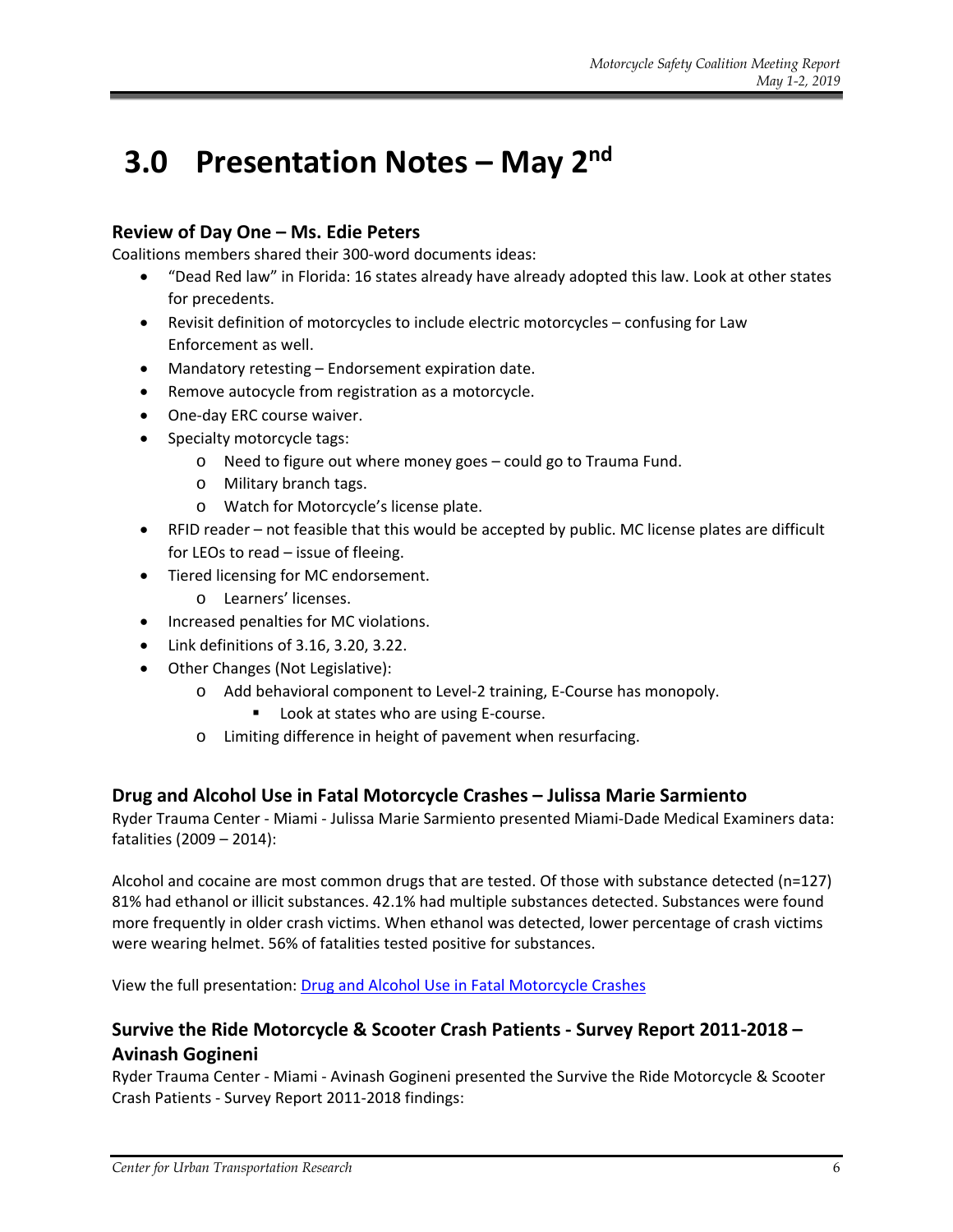Goal to reduce recidivism of riders involved in crashes. 81% of scooter riders were not wearing helmets in crash data. 47% of riders involved in crashes were not endorsed. 13% had endorsement but did not receive training.

View the full presentation: Survive the Ride

#### **Roundtable Report Out:**

- Program Management:
- Data and Analysis:
	- o Analysis shows longer you go without an accident‐ less likely you will be in an accident
	- o Looked at experienced riders (60+) less likely to be involved in crash due to experience
	- o Goals: link hospital injury data with crash data reach out to ACA and DOH
- Rider Training and Licensing:
	- o Modify code to allow licensing course to be 8 hours for returning riders (with screening process) need legislative change ‐ in process
	- o Lack of focus on audits working on redirecting and prioritizing
	- o Conduct study to determine number of unendorsed riders complete
	- o Creation of a semester college course precedents in other states
- Law Enforcement and Emergency Service:
	- o Creating FL Sherriff's association task force focus on issues in counties with high crash rates
		- FSA has task force pushed school zones for one week
		- **FIM** Focus on top week/weeks for crashes and do it for motorcycles. Identify contact and reach out to task force.
	- o Supplement to crash report for motorcycles (vulnerable road users) involved in crashes – needs to be spearheaded by DHSMV
	- o Possible Advocates:
		- Suncoast Brotherhood
		- Lauren Brooke senator (LEO supportive)
	- o Committee weeks start a couple weeks before session need to have docs in before
	- o Distribute FDOT May press release to LEO contacts across state
	- o First responder training program helmet and airway
- Roadway Engineering:
	- o Reach out to improve turnout of district champions distribute information to districts and central office
	- o Symposium June 3‐5th will coordinate with CUTR to have booth at event
	- o Present information on work zones
- Advocacy and Policy:
- Communications and Outreach:
	- o From now on, marketing materials will feature riders in high‐visibility gear and larger font
	- o Finalized aging rider / scooter brochure focus on distributing